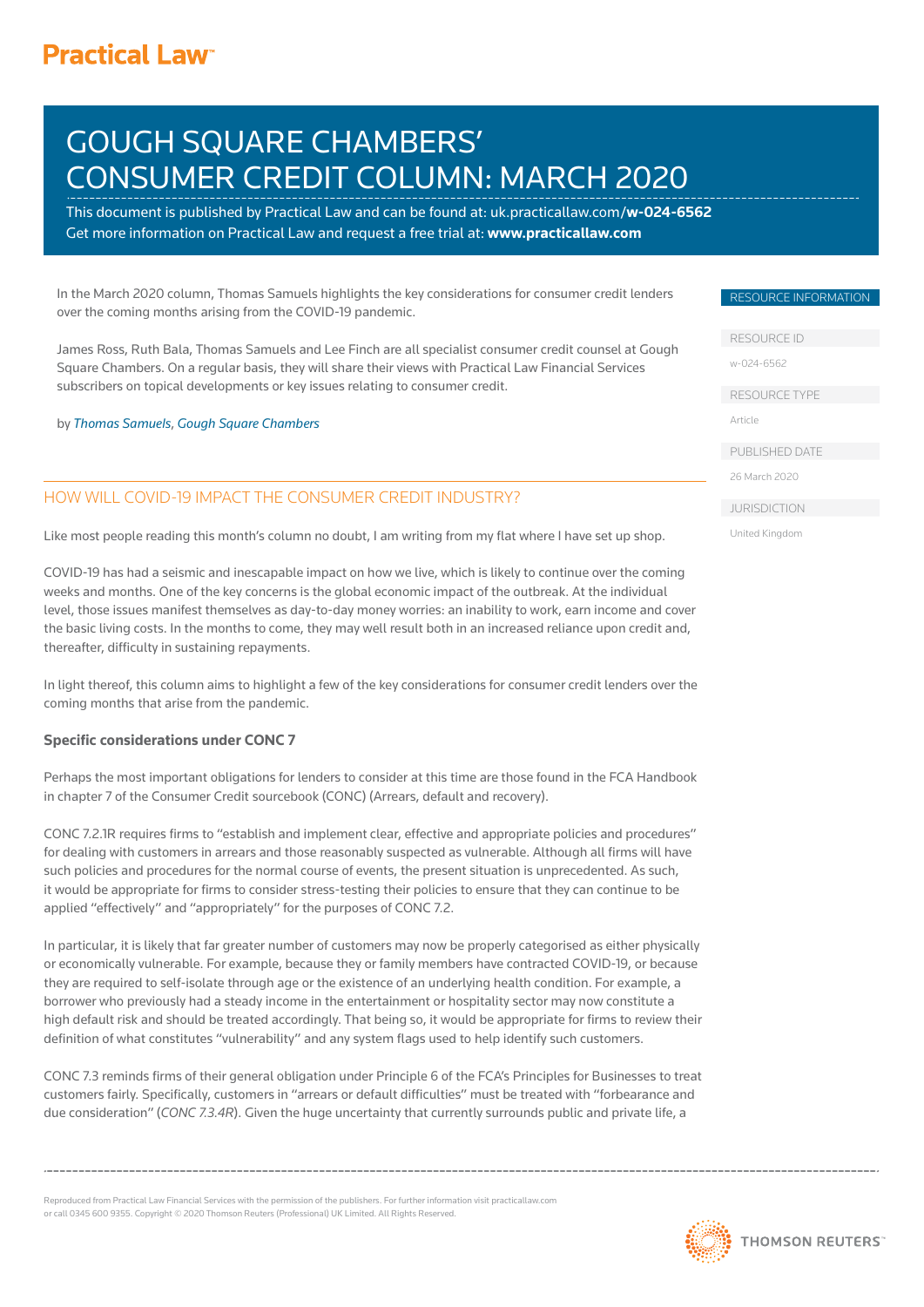"reasonable time and opportunity to repay" (CONC 7.3.6G) is likely to be a far longer period than might have been the case a few weeks ago. The same is true for the obligation to not pressurise customers into repayment "within an unreasonable short period of time" (CONC 7.3.10(2)R). When considering timescales, firms should be conscious that there are likely to be knock-on effects for many months, even after daily life returns to relative normality.

CONC 7.4.1R requires firms to provide customers or those acting on their behalf "with information on the amount of any arrears and the balance owing". In present circumstances, given the uncertainty and concern likely to be experienced by many customers, that may mean that firms should proactively contact customers (whether in arrears or not) to inform them of the proposed approach to arrears and collections activity. For example, if a repayment holiday is to become available to all customers as of right, or interest and other charges are to be suspended or waived for a period (as may be appropriate pursuant to CONC 7.7.1G). However, in making such communications, the general requirements of CONC 7.9 as to the content, timing and disclosure of information to third parties, continue to apply.

#### FCA and FOS guidance

The FCA is issuing regular guidance and information for firms during the COVID-19 outbreak on a [webpage](https://www.fca.org.uk/firms/information-firms-coronavirus-covid-19-response). Firms should obviously keep abreast of such updates and apply them as best as they are able in the circumstances. (For more information on FCA work relating to COVID-19, see COVID-19: financial services aspects tracker: FCA.)

While extensive guidance has been issued for mortgage lenders (perhaps understandably given the potential consequences of non-payment), there is comparatively little available in relation to unsecured borrowing. Generally-speaking, however, the FCA is clear that treating customers fairly now requires increased emphasis on customer support and encouragement to contact firms in the event of any difficulty. Particularly in relation to persistent credit card debt, the FCA has stated that it expects firms to show "greater flexibility". Further, customers should be given a longer period in which to respond to firms' communications. The current suggestion is an extension until around 1 October 2020.

In addition, the FCA acknowledges that many firms have now elected to go above and beyond their usual practices to support customers. In doing so, it encourages them to notify it of such action so that it can "consider the impacts and offer support as appropriate". Thus, Principle 11, which requires firms to "deal with requlators in an open and cooperative way", is particularly important while things remain liable to such sudden and dramatic change.

The FCA has also issued some limited guidance on other potential impacts for authorised firms. It notes that firms may be experiencing staff shortages and other operational difficulties. Its general view is that firms must do what they can to maintain "operational resilience" by reference to contingency plans and risk-management systems that should already be in place. As a result, it has not formally waived the eight-week requirement for issuing final responses to customer complaints as provided for in the Dispute Resolution: Complaints sourcebook (DISP) by DISP 1.6.2R. Its current advice where firms are unable to meet the deadline, is limited to the suggestion that they "write to the customer explaining why they have not met the deadline".

In addition, the Financial Ombudsman Service (FOS) has issued limited guidance, on a [webpage](https://www.financial-ombudsman.org.uk/coronavirus), dealing with its complaints-handling process and trends emerging from the outbreak.

The FOS guidance states that, at least so far, very few complaints have been made specifically in relation to the pandemic. However, it is monitoring trends as they emerge. In the context of consumer credit, at this early stage it has warned of an increase in "connected lender liability" claims under section 75 of the Consumer Credit Act 1974 (CCA) concerning the mis-selling of travel and medical insurance. In addition, FOS has flagged the FCA's general guidance that there is an increased risk of fraud and scams (for example in relation to insurance, pensions transfers and the promise of high-return investments).

#### What should lenders do?

The above hopefully provides some illustration of how COVID-19 may impact regulated consumer credit firms over the weeks and months to come. Particular areas to consider include: